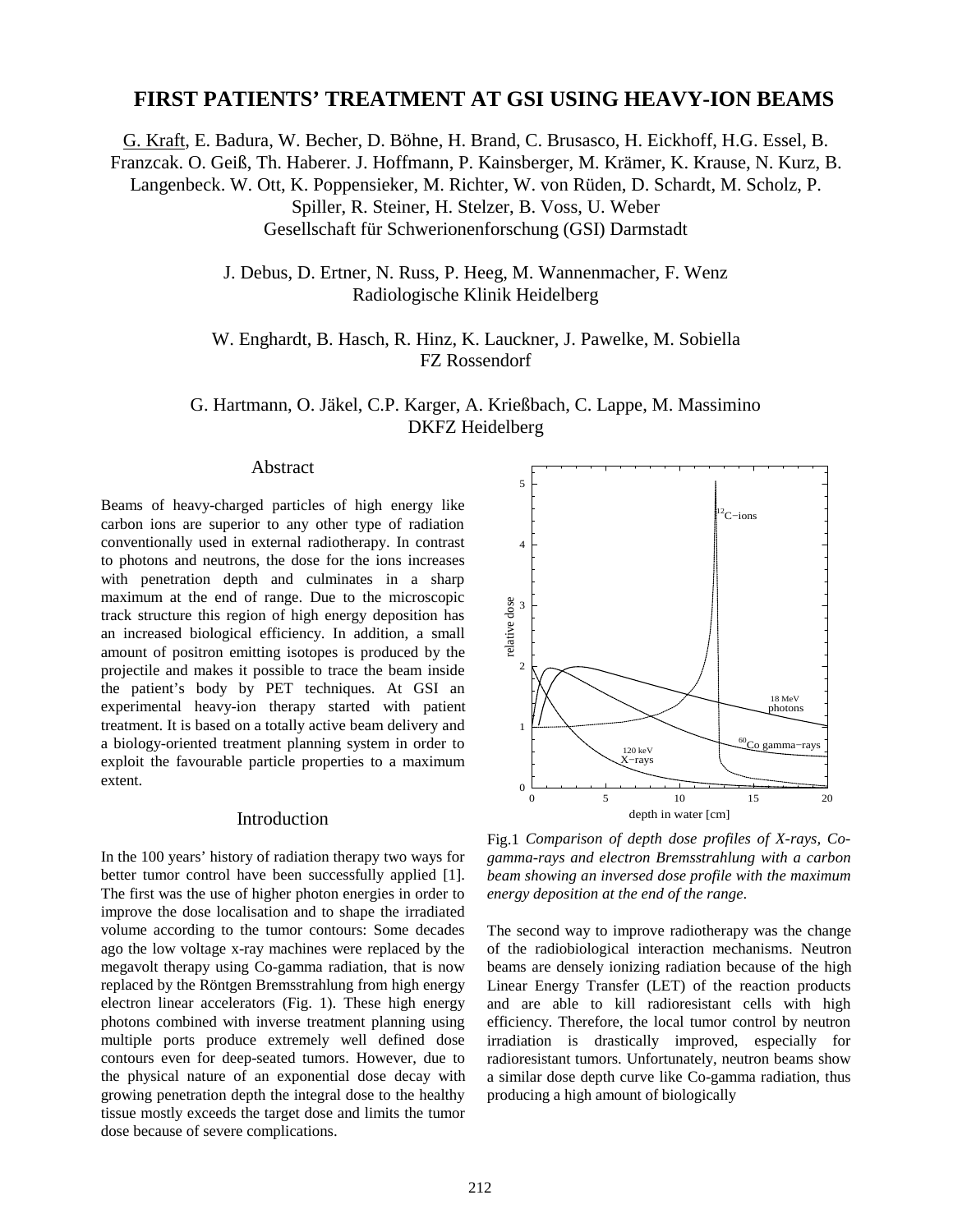

Fig 2. *Principle of the rasterscan technique: the target volume is dissected in slices of equal particle range and each slice is painted with a pencil beam in a rasterlike procedure.*

very effective damage in the healthy tissue arround the tumor. In consequence, neutron therapy has been terminated in most cases because of its severe side effects in spite of the good tumor control.

For further development of radiotherapy, beams of heavycharged particles like protons or carbon ions yield a better dose distribution than any other modality and have an increased relative biological efficiency RBE like neutrons but restricted to the target volume [2].

## 1 Physical properties of heavy ion beams

The main physical advantage of ion beams is the inversed dose profile i.e. the increase of energy deposition with increasing penetration depth that culminates in a sharp maximum - the Bragg peak - just before the particles stop (Fig.1). Beyond the Bragg maximum the dose drops sharply to very small values. In addition, carbon beams experience only a small angular deflection when penetrating the tissue in front of the tumor. For a penetration depth of 10 cm the beam widening due to scattering effects is less than 1 millimeter [2]. In consequence, very complex target volumes can be precisely covered when using a fine carbon beam that is carefully guided over the target volume.

### 2. The rasterscan system

At GSI, a novel technique of beam delivery has been developed: the intensity-controlled rasterscan system [3]. In the rasterscan technique the target volume is dissected in slices of equal particle range and each slice is painted with a dose using a small pencil beam having a diameter of a few millimeters only (fig. 2). For this procedure each slice is covered by lines of picture points i.e. pixels and the beam is sweeped from pixel to pixel using two pairs of fast deflection magnets. For each pixel the number of particles has been calculated to achieve later on the desired biological effect. The resulting particle distribution is normally not homogeneous over the treated field because planning corrections have to be made for density inhomogeneities as well as for the effects of previous dose depositions when more distal layers are treated before and in addition for variations in the RBE. With the rasterscan technique these inhomogeneous particle covering can be followed to a large extend in the same way as a TV is able to produce images of various contours and intensities. But in contrast to the TV imaging the rasterscan produces a 3-dimensional 'volume-picture' by reducing the beam energy and accordingly the penetration depth from slice to slice.

In the technical realisation of this concept the energy variation is achieved by the accelerator. The complete particle range between 2 and 30cm corresponding to 80MeV/u to 430MeV/u carbon energy is dissected into 255 steps. According to the tumor geometry a subset of 30-60 energies is usually needed to fill the volume and is available on request from pulse to pulse within 2 seconds [4]. In order to facilitate the irradiation of large and small volumes and to reduce the irradiation time it was necessary to have flexibility in the choice of the beam spot size as well as in the beam intensity. The changes of energy, focus and intensity (EFI) have to be available on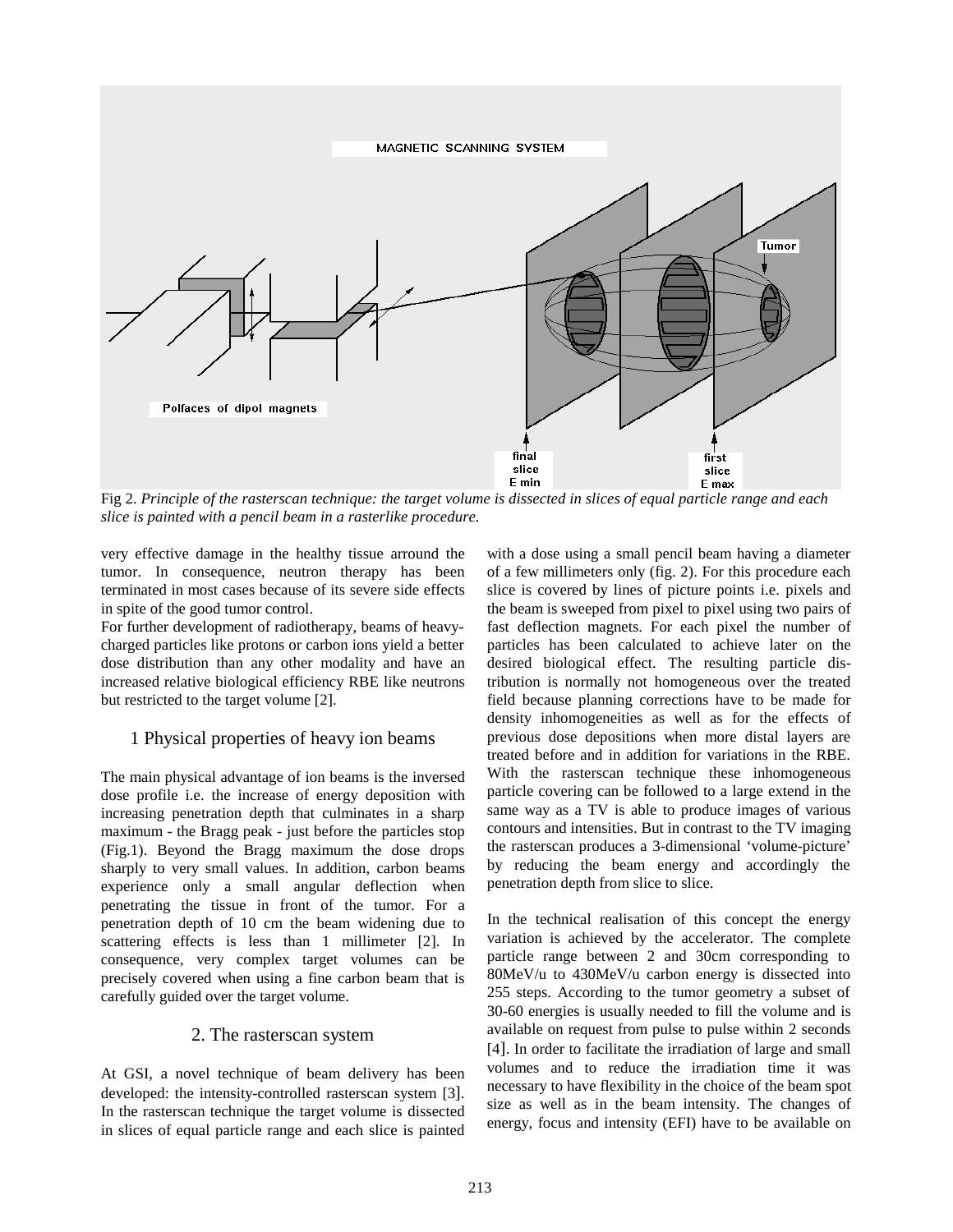request i.e. from pulse to pulse from the accelerator. Under the very stringent condition the spatial stability of the beam at the target is maintained. In other words. the center of the beam spot has to stay constant within 1mm whatever EFI combination is selected out of more than 20,000 possible combinations.

| <b>Accelerator Requirements</b> |                                            |
|---------------------------------|--------------------------------------------|
| energy range                    | 85430 MeV/u                                |
|                                 | corresponding to: $20300$ mm $H_2O$        |
| energy stepping                 | 255 steps                                  |
|                                 | variable step size: 0.32.6%                |
|                                 | cycle time: 5s                             |
| energy definition               | 0.05%                                      |
| extraction mode                 | slow: 2s flat top                          |
| extraction                      | fast: < 1ms                                |
| interrupt                       |                                            |
| intensity range                 | maximum 15 steps                           |
|                                 | $2 \times 10^6$ 2 x $10^8$ particles/spill |
| beam spot size                  | maximum 7 steps                            |
|                                 | <b>FWHM</b> : 410mm                        |
|                                 | no variation within the treatment          |
| beam spot                       | $< 20\%$ FWHM                              |
| stability                       | achromatic seting                          |

A complete treatment of a large tumor in the basis of the skull using 60 energy slices took 12 minutes altogether. These short treatment times are made possible by the high speed of the scan in order of 10m/sec. The overall treatment time is also determined by the speed of the safety system

## 3. Safety system

The basic issue of the safety system is to protect the patient against any possible failure. In such a complex machinery like a heavy-ion accelerator many components have to be controlled for a correct beam delivery [5]. For the safety system only components that could cause an irradiation at a false position or a false intensity are important. Malfunction that could cut off the beam but will not influence the beam precision like vacuum problems appear on the screen as warning signals. The inhibitive signals of the safety system are mainly created by the beam diagnostics at the treatment area. There, the beam localisation and intensity is measured just in front of the patient. For this purpose a pair of intensity and localisation counters i.e. ionisation chambers and multiwire proportional counters are installed that compare the beam status with the precalculated values every 120 µsec. Intensity deviations of a single pixel up to 5 % yield warnings, larger deviations cause interrupts. Spatial deviation of the beam position of more than 30 % of the halfwidth of the beam cause interruptions, too. From the experience with many phantom irradiations and the first patient treatments it is obvious that these extremely strict conditions can be fullfilled. During the daily course of

patient treatments only a few beam interrupts occured. This demonstrates that the synchrotron beam can achieve a very high stability although no passiv modules like slits etc are used for beam shaping.

## 4. In vivo beam localisation by PET

Due to nuclear reactions a small fraction of the stable carbon ions is converted to  ${}^{11}C$  and  ${}^{10}C$ . Both isotopes are radioactive and decay with a half life of 20 min and 19sec, respectively under the emission of a positron [6]. The positron annihilates with a target electron and emits two 511 keV gamma rays coincidently under 180°. A large fraction of these coincident quanta can be detected by two gamma cameras on opposite sites of the patient and their origin i.e. the region of the stopping carbon ions can be reconstructed after each treatment session. Using this techique of positron emission tomography (PET) it is possible to verify with a precision of two millimeters whether the target volume was irradiated correctly. The use of PET for the localisation of stopping ions was developed by the FZ Rossendorf and represents a completely new techique of in vivo monitoring. It is only possible for heavy ions like carbon but not for proton beams.



Fig.3 *Physical dose as restulting from the biological optimization for a single field used for the first patient. The Idodose lines correspond to 20, 40. 60, 80, 90, 100% of the maximum dose.*

5.Radiobiological advantages of heavy ions

In addition to the physical selectivity, superior to any other kind of radiation including protons, the heavier ions supply a greater biological efficiency because of their increased LET and consequently increased RBE at the end of range. DNA experiments measuring the fraction of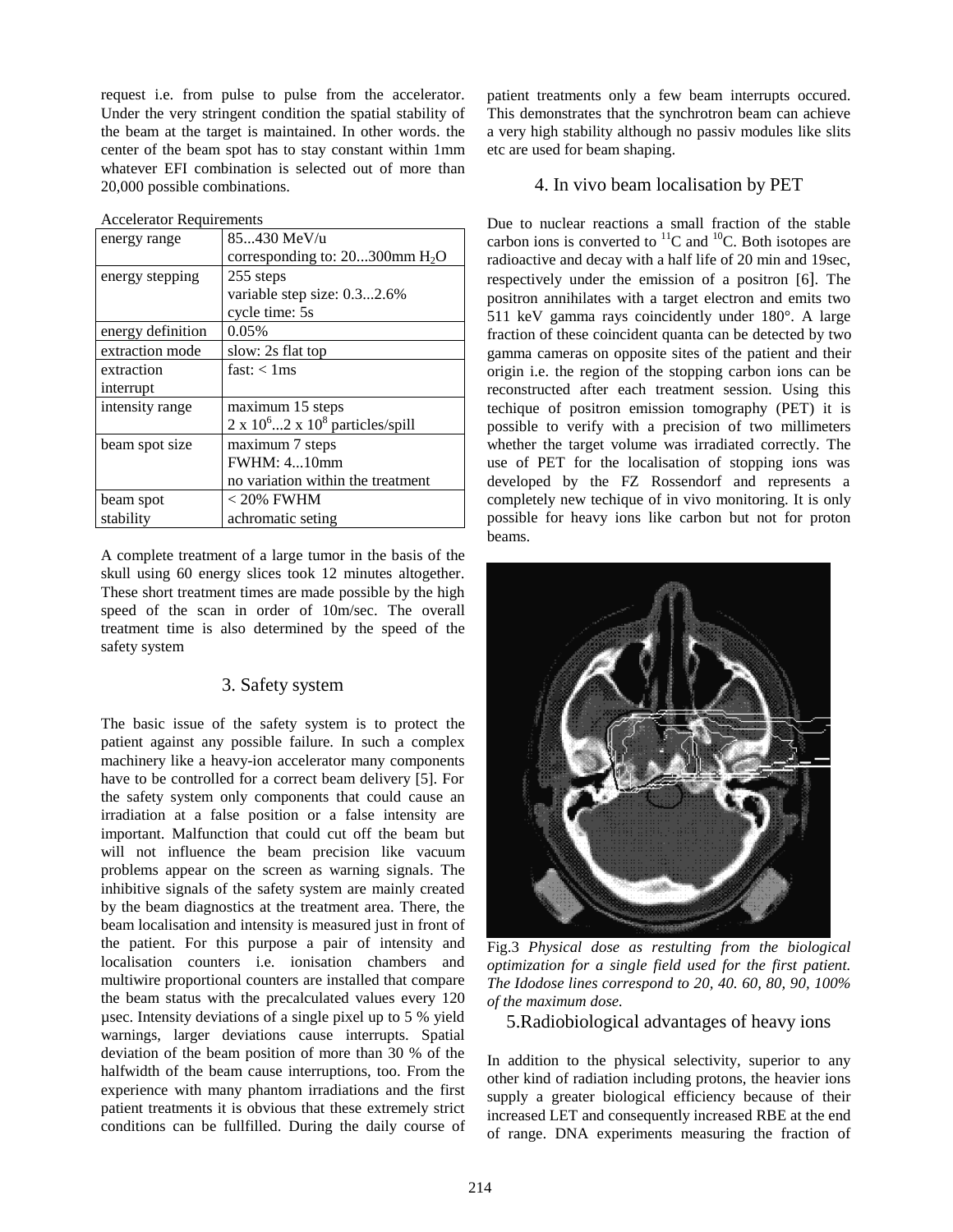irrepairable double strandbreaks after heavy ion exposure revealed that at the end of the range of the carbon ions the rate of repair drops from 80% to 20% or even less in experiments using cultured cells [7]. However, the relative biological efficiency RBE is no parameter that can be measured in *in vitro* experiments and then transferred as a fixed number to the exposed tissues in patient treatment. As increased RBE is caused by reduced repair, the repair capacity of the different tissues determines the RBE. Generally, slowly growing tumors are therefore very radioresistant to photon irradiation, and show the largest effect in RBE when exposed to carbon beams. For radiosensitive and fast proliferating tumors the gain in biological efficiency is smaller. But the extreme tumorconform dose delivery always remains a strong argument for carbon ions.

### 6. RBE and treatment planning

Because of the different radiosensitivities of the tissues involved in patient treatment it is neither possible to determine experimentally the RBE distribution over the treatment fields for each individual patient nor for typical treatment scenarios. Therefore, it was a fundamental condition for the heavy-ion therapy to develop a theory that allows to calculate the RBE. The local effect model (LEM) explains the RBE on the basis of the X-ray sensitivity of the tissue and the radial dose distributions within the particle tracks and their dependence on energy and atomic number of the particles [8]. LEM has successfully been tested in numerous cell and animal experiments before it was applied to treatment plans.

In treatment planning LEM is combined with the dose optimization using a physical beam model that includes beam fragmentation, energy loss angular scattering, etc. and optimizes the distribution of the biological effect (Fig. 3). The treatment planning system is an adaption of the Voxelplan system (DKFZ-Heidelberg) to the modalities of heavy particles [9]. Apart from the biology the major problem of heavy particles are the density inhomogeneities caused by very different types of tissue like skin, fat, bone, muscles and air. In order to correct the particle ranges regarding these inhomogenities the gray values i.e. Hounsfield numbers of the CT scan are transformed to density values that are taken into account in the planning procedure. The physical optimization of the treatment field takes only a few seconds of computer time while the biological optimization that takes into account all the different tissue sensitivities as well as the dose levels takes hours. However, for the first time in radiation therapy the treatment planning is based on biology and not only on the physical dose optimization.

### 7. Heavy-ion therapy at GSI

In the therapy project at GSI all the radiobiological and physical advantages of carbon beams are exploited to a maximum. The new technique of tumor-conform irradiation using carbon ions represents a quantum leap in radiothearpy: The target volume can be shaped excactly to the tumor.



Fig. 4 *X-ray computed tomograms of a patient that has been irradiated with 12C in Dec. 1997. the upper contour plot shows the precalculated ß+ -activity distribution, the lower contour plot shows the measured*  $\beta^+$  *activity distribution. The isodose and isoactivity lines are spaced by 10% of the maximum value.*

The variation in RBE of different tissues are included in the planning. During irradiation the control of the beam in front of the patient is visualized online. After each fraction the result of the treatment in the patient is measured with the non-invasive PET technique.